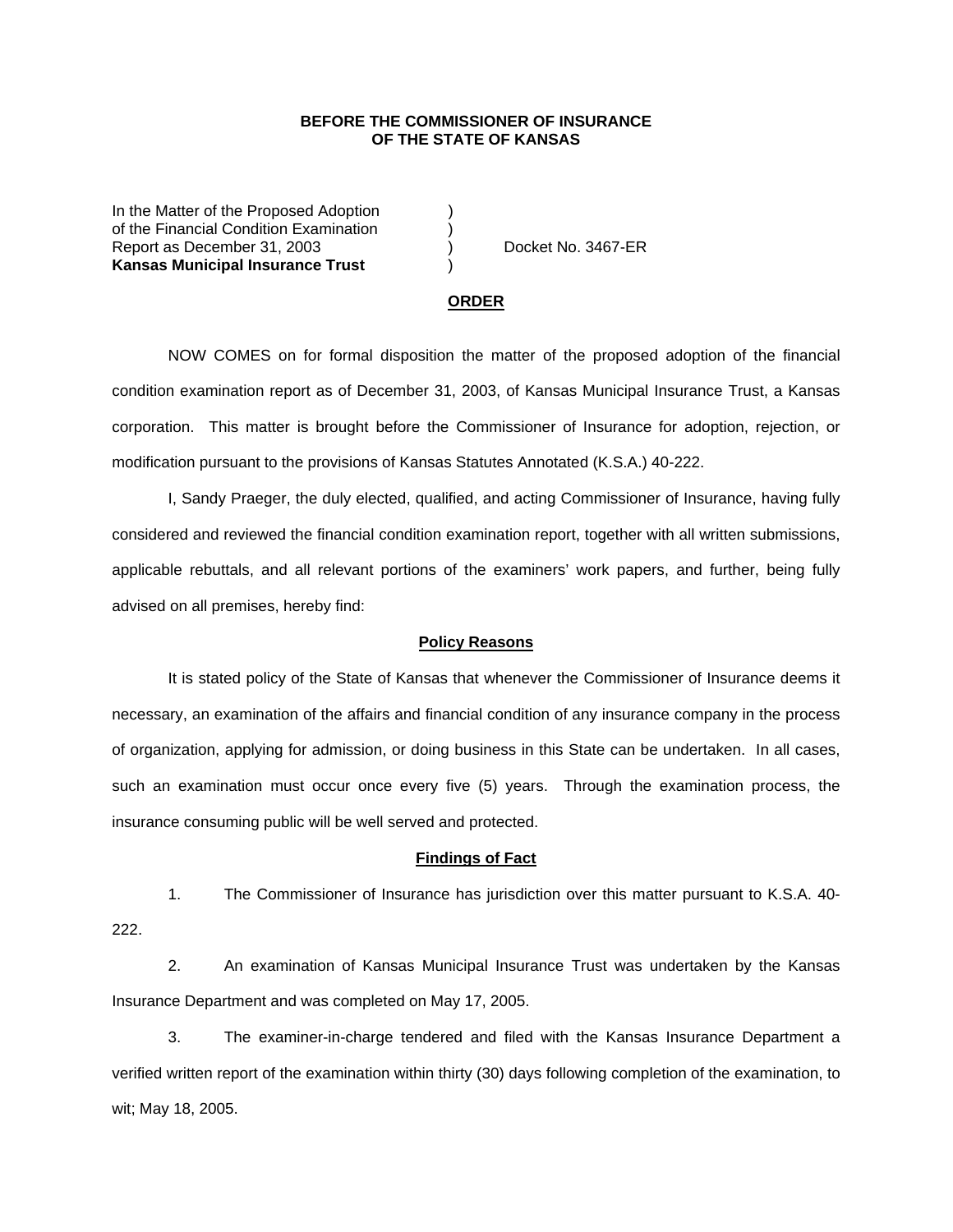4. Following receipt of the verified report, the Kansas Insurance Department transmitted the report to Kansas Municipal Insurance Trust on May 25, 2005, with a duly executed notice advising the company of its opportunity to prepare and submit to the Kansas Insurance Department a written submission or rebuttal with respect to any and all matters contained in the report. Kansas Municipal Insurance Trust was further advised that any written submission or rebuttal needed to be filed with the Kansas Insurance Department no later than thirty (30) days after receipt of the verified report.

 5. Kansas Municipal Insurance Trust filed a written acceptance of the verified report on June 3, 2005.

 6. Based upon the written submission tendered by Kansas Municipal Insurance Trust, the company took no exceptions to matters contained in the verified report.

 7. Within thirty (30) days of the end of the time period allowed for written submission or rebuttal, the Commissioner of Insurance fully reviewed the report, together with all written submissions and rebuttals provided by Kansas Municipal Insurance Trust. The Commissioner of Insurance further reviewed all relevant workpapers.

 8. No other written submissions or rebuttals were submitted by Kansas Municipal Insurance Trust.

## **Conclusion of Law**

9. K.S.A. 40-222(k)(2) provides:

"Within 30 days of the end of the period allowed for the receipt of written submissions or rebuttals, the commissioner shall fully consider and review the report, together with any written submissions or rebuttals and any relevant portions of the examiners workpapers and enter an order:

- (A) Adopting the examination report as filed or with modification or corrections. If the examination report reveals that the company is operating in violation of any law, regulation or prior order of the commissioner, the commissioner may order the company to take any action the commissioner considers necessary and appropriate to cure such violations; or
- (B) rejecting the examination report with directions to the examiners to reopen the examination for purposes of obtaining additional data, documentation or information, and refiling pursuant to subsection (k); or
- (C) call and conduct a fact-finding hearing in accordance with K.S.A. 40-281 and amendments thereto for purposes of obtaining additional documentation, data, information and testimony."